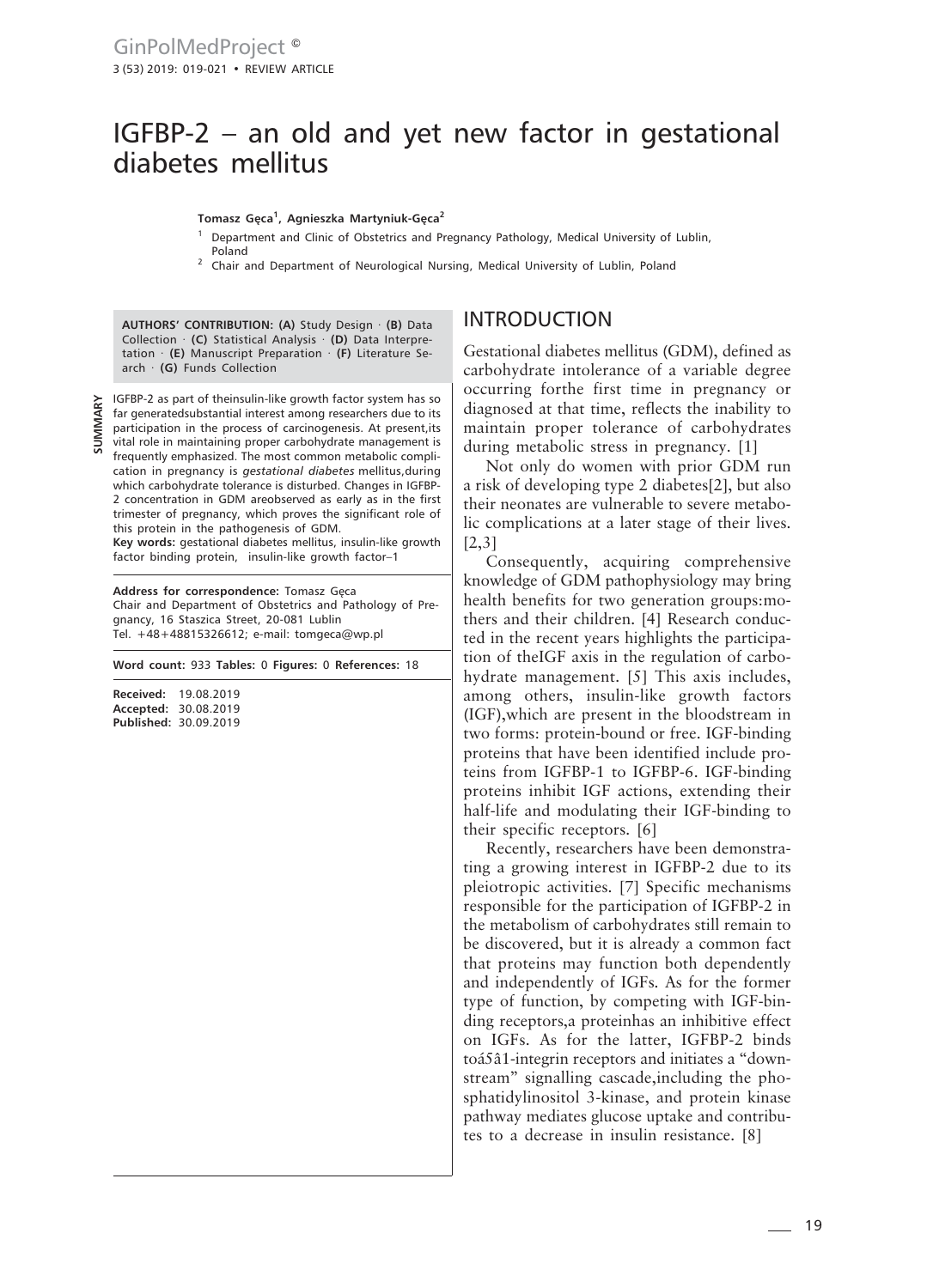## THE COMPOSITION OF IGFBP-2

As in the case of other IGF-binding proteins, three structural regionscan be distinguished also in IGFBP-2: N-terminal cysteine-rich region, middle region and C-terminal cysteine-rich region. IGFBP-2 contains 18 cysteine residues, 12 of which are located in the N-terminal region and the other 6 in carboxyl-terminal ends. [9,10] In N- and C-terminal cysteine-rich regions, there are IGF-binding domains. The middle region presents a heparin binding domain (HBD-1). The second heparin binding domain (HBD-2) is identified in the C-terminal region which binds with integrinthrough the integrin-binding domain (RGD). [7] HBD-1 mediates IGFBP-2 binding to RPTP b leading to the inhibition of RPTPb phosphatase. [11] The middle region of IGFBP-2 also contains a classic NLS sequence which gains access to the cell nucleus by binding importin.

The human IGFBP-2 gene is located on chromosome 2 in the region q33–q34. It consists of four exons with sizes of  $\sim$  568, 220, 141 and 496 nucleotides, respectively, and 3 introns with the length of2700, 1000 and 1900base pairs, respectively. [12]

The recently published report by Zhu et al. offers a prospective analysis of the insulin-like growth factor system in relation to the development of GDM. Blood was collected from 107 pregnant women with GDM and from 214 pregnant women assigned to the control group (without GDM) at various stages of pregnancy. Next, IGF-1 and IGFBP concentrations were examined. As a result, it was observed that higher IGFBP-2 concentrations identified between 10–14 and 15–26 weeks of gestation were related to a substantially lower risk of GDM. The results of this study also point to an essential role of IGFBP-2 in GDM pathogenesis. The quoted researchers also noted a negative correlation between IGFBP-2 and a fasting blood glucose level in 100 g OGTTand between IGFBP-2 and HOMA-IR as early as at 10– 14 weeks of gestation. Based on this and other studies, we can conclude that IGFBP-2 may play a key role in GDM development. [13]

Interesting results were produced in the analysis of IGF-1, IGF-2, IGFBP-1 and IFGBP-2 concentrations in patients with prior GDM twelve weeks after delivery. After 10 years, these women were subject to subsequent examination concerning the development of type 2 diabetes. Based on the obtained results, the scientists formulated a conclusion that a low IGFBP-2 concentration and a high IGF-1level in serum of GDM mothers are related to a higher risk of developing type 2 diabetes. [14] IGFBP-2 is also listed as a potential metabolic system marker and a sensitive parameter reflecting an early stage of insulin resistance. [15]

In the opinion of Liu et al., IGFBP-2 is the main IGF-binding protein during fetal life. [16] In the investigationof Kanai and et al., an average IGFBP-2 concentration in cord blood in the group of respondents without glucose intolerance amounted to 926 +/- 364 ng/mL and was comparable to the concentration of this protein in the group with GDM respondents - 965 +/- 467 ng/mL. [17]

Lappas, on the other hand, has observed statistically lower concentrations of IGFBP-2 in cord blood ofneonates born to patients with GDM in comparison to those who were born to mothers without GDM. [18]According to the researcher quoted above,adecrease in IGFBP-2 concentration leads to anincrease in biologically active insulin-like growth factors, which may accelerate fetal growth in the case of GDM whereas a negative correlation of IGFBP-2 concentration in cord blood serum in relation to a fasting blood glucose level in OGTT may suggest the influence of the mother's blood glucose level on IGFBP-2 concentration in the fetus. [18]

## **CONCLUSIONS**

The identification of the substance enablingpregnant women to be tested for GDM as early asin the first trimester of gestation would result in a possibility of introducing early therapeutic management aimed at the minimization of early andlateGDM complications for both the mother and fetus.Based on the presented data we may draw a conclusion regarding a potential role of IGFBP-2 as a marker/ predictor of GDM development. Studies taking into account postnatal changes in IGFBP-2 concentration and its participation in the development of type 2 diabetes can provide us with important data.